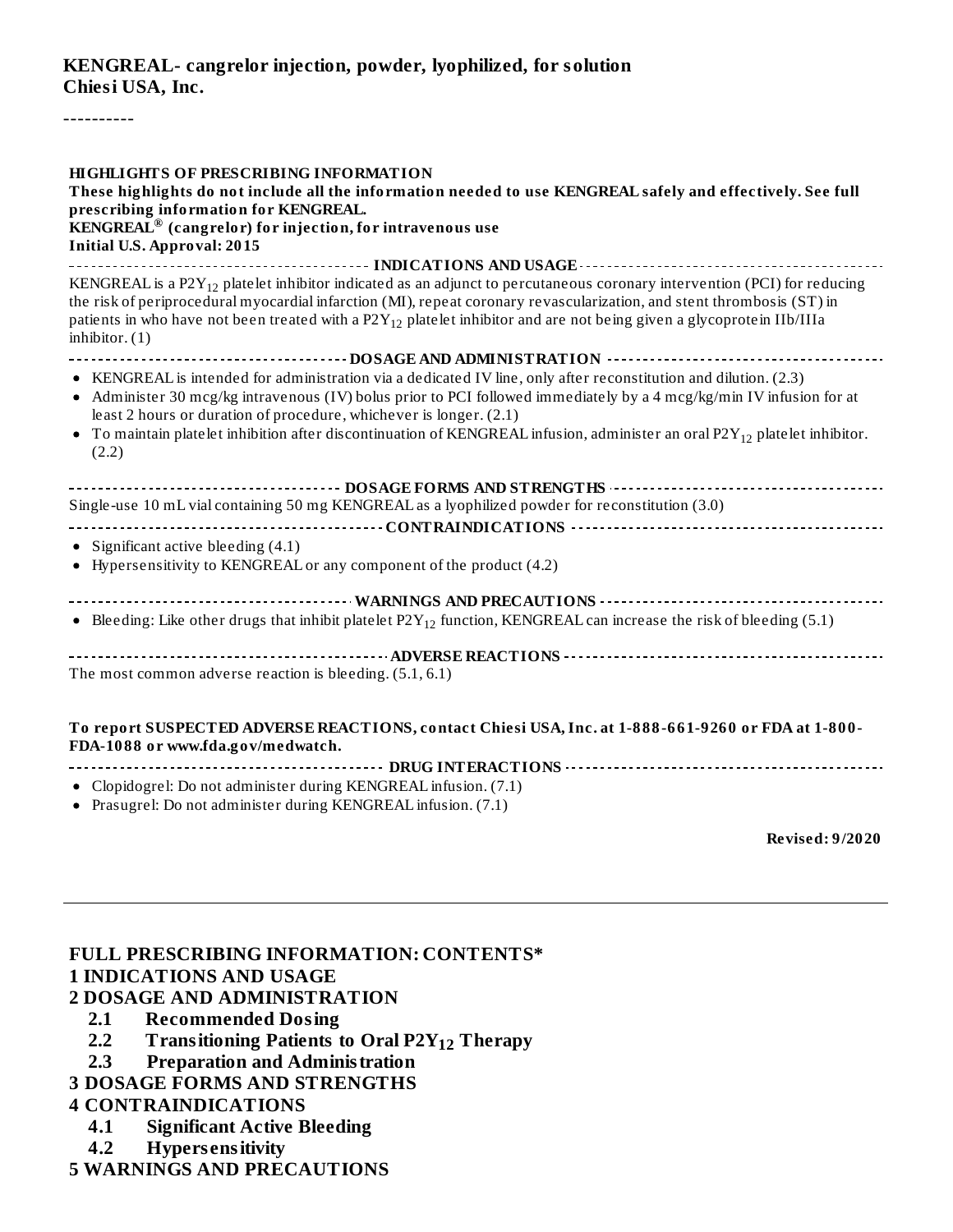- **5.1 Bleeding**
- **6 ADVERSE REACTIONS**
- **6.1 Clinical Trials Experience**
- **7 DRUG INTERACTIONS**
	- **7.1 Thienopyridines**
- **8 USE IN SPECIFIC POPULATIONS**
	- **8.1 Pregnancy**
	- **8.2 Lactation**
	- **8.4 Pediatric Us e**
	- **8.5 Geriatric Us e**
	- **8.6 Renal Impairment**
	- **8.7 Hepatic Impairment**
- **10 OVERDOSAGE**
- **11 DESCRIPTION**

## **12 CLINICAL PHARMACOLOGY**

- **12.1 Mechanism of Action**
- **12.2 Pharmacodynamics**
- **12.3 Pharmacokinetics**

## **13NONCLINICAL TOXICOLOGY**

# **13.1 Carcinogenesis, Mutagenesis, Impairment of Fertility**

#### **14 CLINICAL STUDIES**

- **14.1 CHAMPION PHOENIX Trial**
- **14.2 CHAMPION PCI and PLATFORM Trials**

## **16 HOW SUPPLIED/STORAGE AND HANDLING**

\* Sections or subsections omitted from the full prescribing information are not listed.

## **FULL PRESCRIBING INFORMATION**

## **1 INDICATIONS AND USAGE**

KENGREAL is indicated as an adjunct to percutaneous coronary intervention (PCI) to reduce the risk of periprocedural myocardial infarction (MI), repeat coronary revascularization, and stent thrombosis (ST) in patients who have not been treated with a P2Y $_{12}$  platelet inhibitor and are not being given a glycoprotein IIb/IIIa inhibitor *[see Clinical Studies (14.1)].*

## **2 DOSAGE AND ADMINISTRATION**

## **2.1 Recommended Dosing**

The recommended dosage of KENGREAL is a 30 mcg/kg IV bolus followed immediately by a 4 mcg/kg/min IV infusion. Initiate the bolus infusion prior to PCI. The maintenance infusion should ordinarily be continued for at least 2 hours or for the duration of PCI, whichever is longer.

# **2.2 Transitioning Patients to Oral P2Y Therapy 12**

To maintain platelet inhibition after discontinuation of KENGREAL infusion, administer an oral  $\mathrm{P2Y_{12}}$ platelet inhibitor, as described below:

- Ticagrelor: 180 mg at any time during KENGREAL infusion or immediately after discontinuation *[see Clinical Pharmacology (12.2)]*.
- Prasugrel: 60 mg immediately after discontinuation of KENGREAL *[see Drug Interactions (7.1) and Clinical Pharmacology (12.2)]*.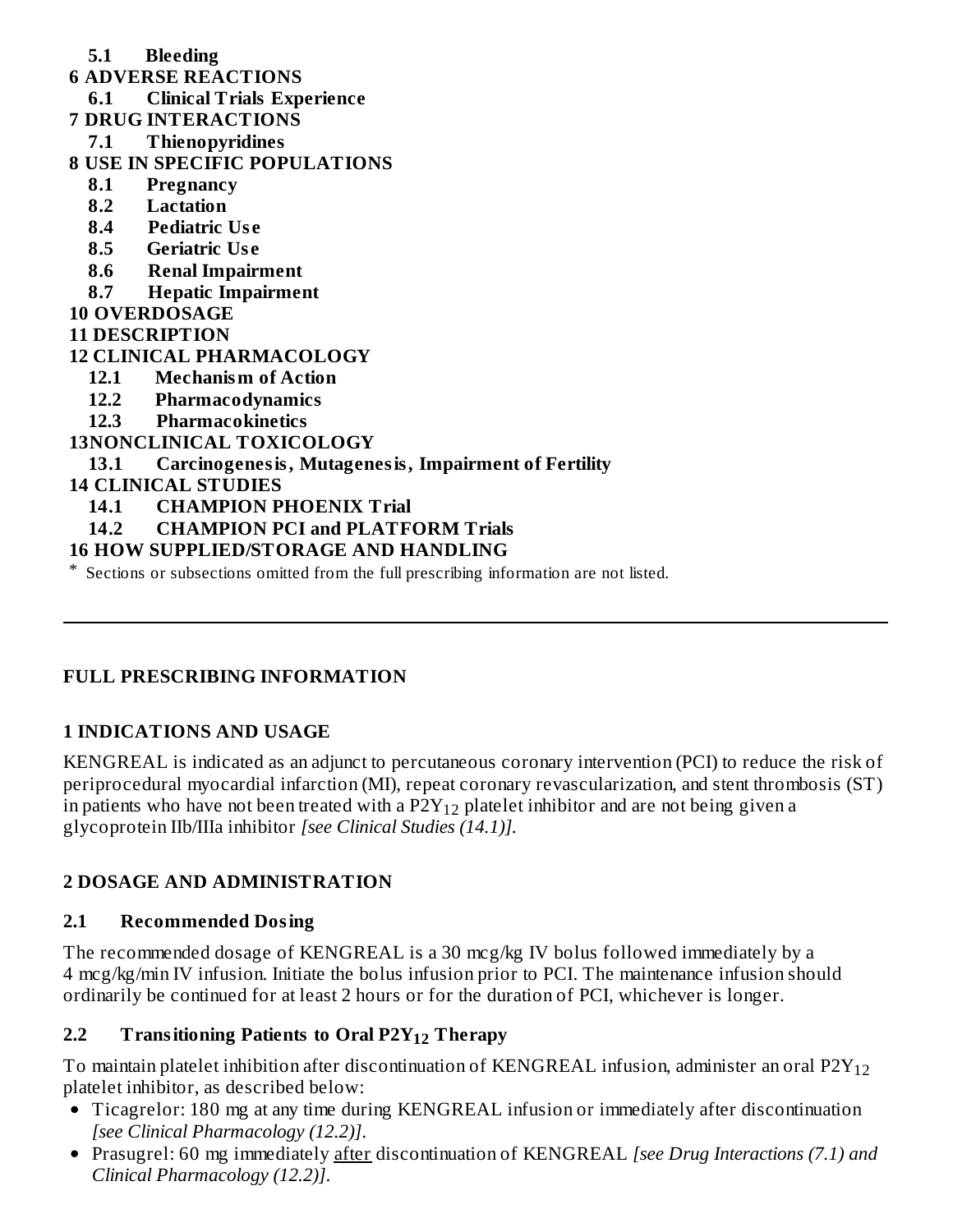Clopidogrel: 600 mg immediately after discontinuation of KENGREAL *[see Drug Interactions (7.1) and Clinical Pharmacology (12.2)]*.

## **2.3 Preparation and Administration**

KENGREAL is intended for IV administration, after reconstitution and dilution.

#### **Preparation**

Reconstitute the vial prior to dilution in a bag. For each 50 mg/vial, reconstitute by adding 5 mL of Sterile Water for Injection. Swirl gently until all material is dissolved. Avoid vigorous mixing. Allow any foam to settle. Ensure that the contents of the vial are fully dissolved and the reconstituted material is a clear, colorless to pale yellow solution. Parenteral drug products should be inspected visually for particulate matter after reconstitution.

Before administration, each reconstituted vial must be diluted further with Normal Saline (Sodium Chloride Injection 0.9% USP) or 5% Dextrose Injection USP.

Withdraw the contents from one reconstituted vial and add to one 250 mL saline bag. Mix the bag thoroughly. This dilution will result in a concentration of 200 mcg/mL and should be sufficient for at least 2 hours of dosing. Patients 100 kg and over will require a minimum of 2 bags.

Reconstituted KENGREAL should be diluted immediately. Diluted KENGREAL is stable for up to 12 hours in 5% Dextrose Injection and 24 hours in Normal Saline at Room Temperature. Discard any unused portion of reconstituted solution remaining in the vial.

#### Administration

Administer KENGREAL via a dedicated IV line.

Administer the bolus volume rapidly  $(1 \text{ minute})$ , from the diluted bag via manual IV push or pump. Ensure the bolus is completely administered before the start of PCI. Start the infusion immediately after administration of the bolus *[see Dosage and Administration (2.1)]*.

# **3 DOSAGE FORMS AND STRENGTHS**

For Injection: 50 mg of KENGREAL lyophilized powder in a single-use 10 mL glass vial for reconstitution.

# **4 CONTRAINDICATIONS**

## **4.1 Significant Active Bleeding**

KENGREAL is contraindicated in patients with significant active bleeding *[see Warnings and Precautions (5.1) and Adverse Reactions (6.1)]*.

# **4.2 Hypers ensitivity**

KENGREAL is contraindicated in patients with known hypersensitivity (e.g., anaphylaxis) to KENGREAL or any component of the product *[see Adverse Reactions (6.1)]*.

# **5 WARNINGS AND PRECAUTIONS**

# **5.1 Bleeding**

Drugs that inhibit platelet  $P2Y_{12}$  function, including KENGREAL, increase the risk of bleeding.

In CHAMPION PHOENIX bleeding events of all severities were more common with KENGREAL than with clopidogrel *[see Adverse Reactions (6.1)]*. Bleeding complications with KENGREAL were consistent across a variety of clinically important subgroups (see Figure 1).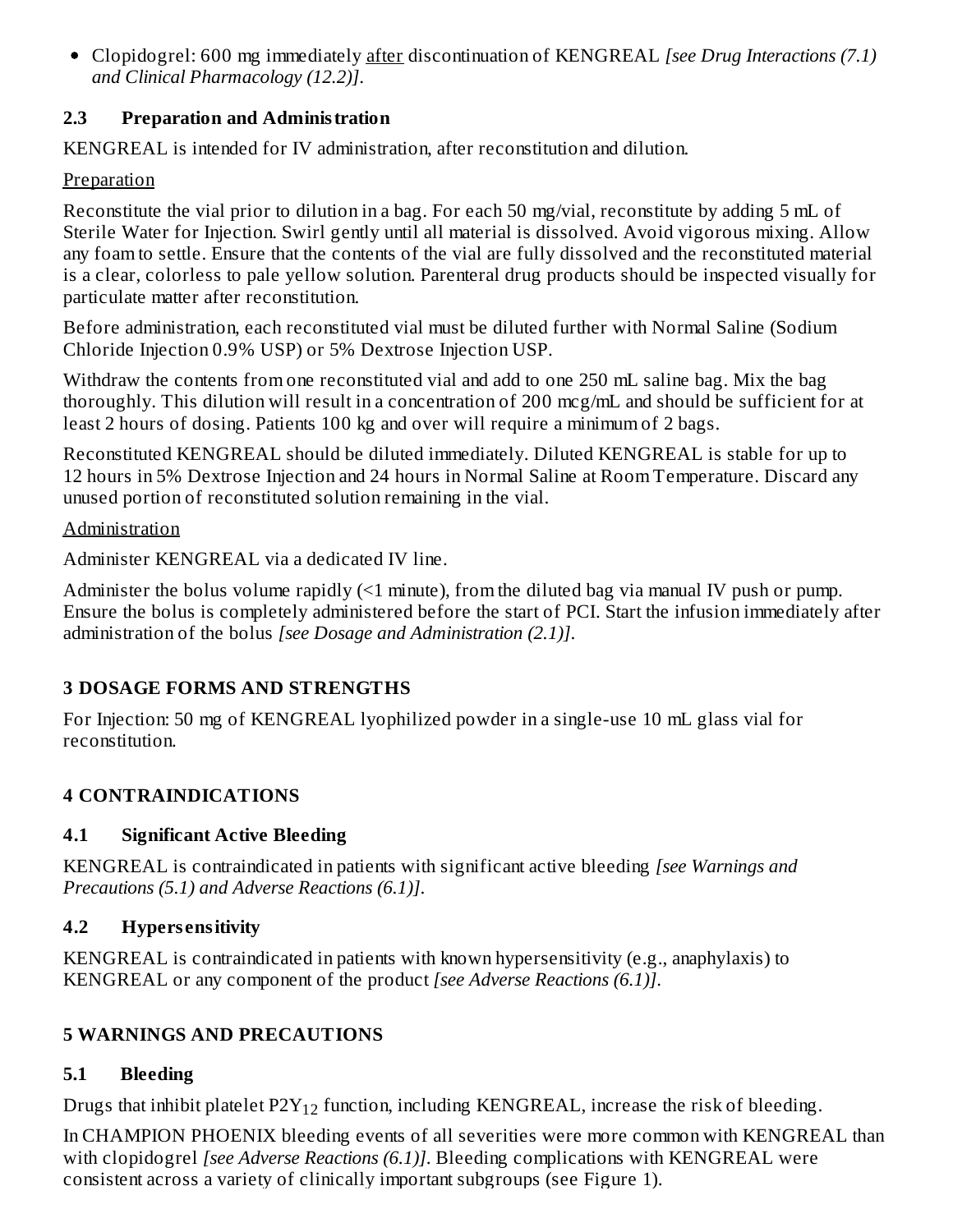Once KENGREAL is discontinued, there is no antiplatelet effect after an hour *[see Clinical Pharmacology (12.3)]*.

#### **6 ADVERSE REACTIONS**

The following adverse reactions are also discussed elsewhere in the labeling:

consistent across a variety of clinically important subgroups (see Figure 1).

Bleeding *[see Warnings and Precautions (5.1)]*

## **6.1 Clinical Trials Experience**

Because clinical trials are conducted under widely varying conditions, adverse reactions rates observed in the clinical trials of a drug cannot be directly compared to rates in the clinical trials of another drug and may not reflect the rates observed in practice.

The safety of KENGREAL has been evaluated in 13,301 subjects in controlled trials, in whom, 5,529 were in the CHAMPION PHOENIX trial.

**Bleeding** 

There was a greater incidence of bleeding with KENGREAL than with clopidogrel. No baseline demographic factor altered the relative risk of bleeding with KENGREAL (see Table 1 and Figure 1).

| <b>CHAMPION PHOENIX</b>    | <b>KENGREAL</b> | Clopidogrel |
|----------------------------|-----------------|-------------|
|                            | $(N=5529)$      | $(N=5527)$  |
| Any GUSTO bleeding, n (%)  | 857 (15.5)      | 602 (10.9)  |
| Severe/life-threatening b  | 11(0.2)         | 6(0.1)      |
| Moderate <sup>c</sup>      | 21(0.4)         | 14(0.3)     |
| Mild $d$                   | 825 (14.9)      | 582 (10.5)  |
| Any TIMI bleeding, $n$ (%) | 45(0.8)         | 17(0.3)     |
| Major <sup>e</sup>         | 12(0.2)         | 6(0.1)      |
| Minor $f$                  | 33(0.6)         | 11(0.2)     |

#### **Table 1: Major Bleeding Results in the CHAMPION PHOENIX Study (Non-CABG related Bleeding) a**

Abbreviations: GUSTO: Global Utilization of Streptokinase and Tissue Plasminogen Activator for Occluded Arteries; TIMI: Thrombolysis in Myocardial Infarction

<sup>a</sup> Safety population is all randomized subjects who received at least one dose of study drug

 $^{\rm b}$  intracranial hemorrhage or bleeding resulting in substantial hemodynamic compromise requiring treatment

<sup>c</sup> requiring blood transfusion but not resulting in hemodynamic compromise

<sup>d</sup> all other bleeding not included in severe or moderate

<sup>e</sup> any intracranial hemorrhage, or any overt bleeding associated with a reduction in hemoglobin of  $\geq$ 5 g/dL (or, when hemoglobin is not available, an absolute reduction in hematocrit  $\geq$ 15%)

 $^{\rm f}$ any overt sign of bleeding (including observation by imaging techniques) that is associated with a reduction in hemoglobin of ≥3 g/dL and <5 g/dL (or, when hemoglobin is not available, an absolute reduction in hematocrit of  $\geq$ 9% and <15%)

# **Figure 1: Bleeding Results in the CHAMPION PHOENIX Study (All Non-CABG related) a**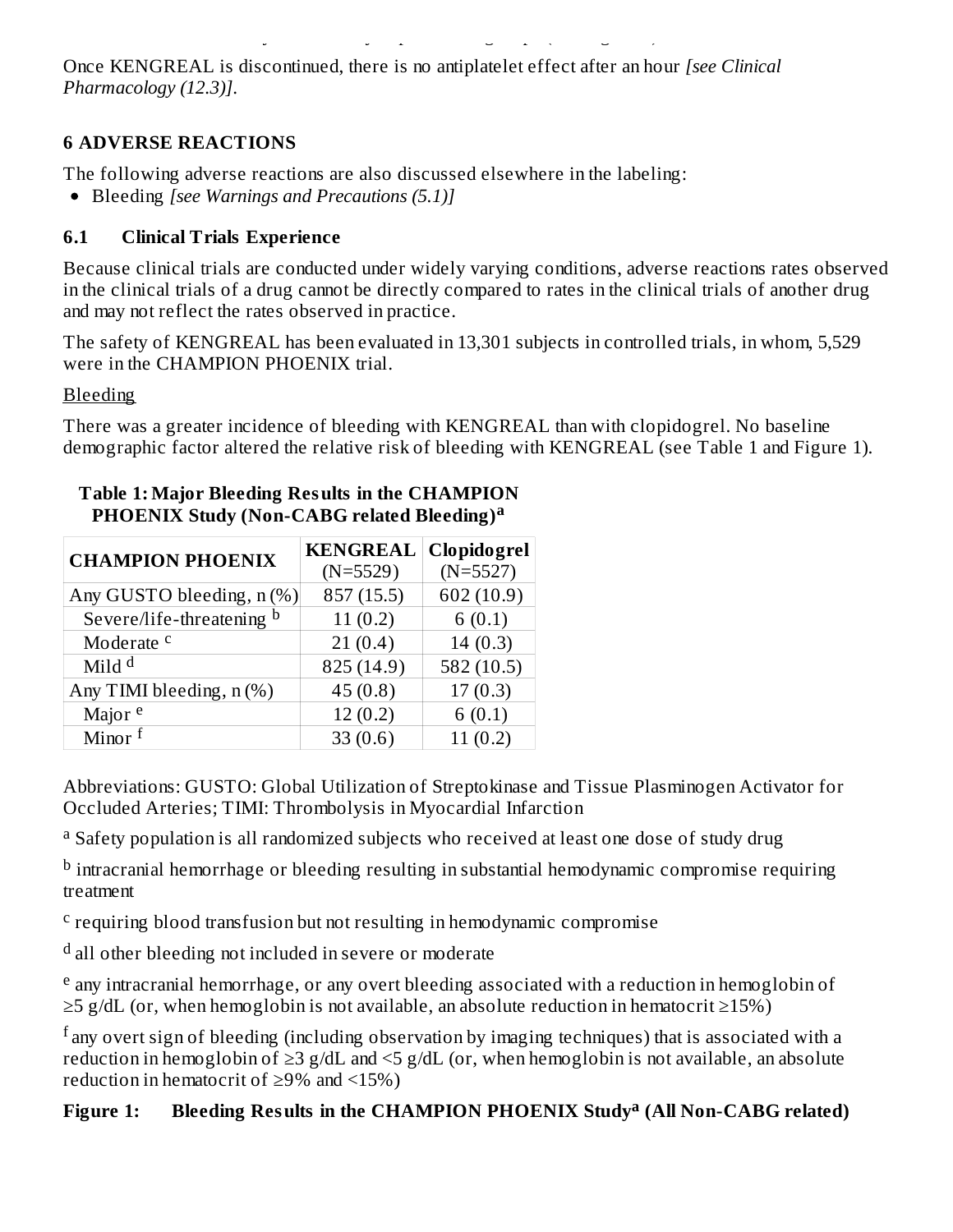

<sup>a</sup> Safety population is all randomized subjects who received at least one dose of study drug

Note: The figure above presents effects in various subgroups most of which are baseline characteristics and most of which were pre-specified (patient presentation and weight were not prespecified subgroups). The 95% confidence limits that are shown do not take into account how many comparisons were made, nor do they reflect the effect of a particular factor after adjustment for all other factors. Apparent homogeneity or heterogeneity among groups should not be over-interpreted.

#### Drug Discontinuation

In CHAMPION PHOENIX the rate of discontinuation for bleeding events was 0.3% for KENGREAL and 0.1% for clopidogrel. Discontinuation for non-bleeding adverse events was low and similar for KENGREAL (0.6%) and for clopidogrel (0.4%). Coronary artery dissection, coronary artery perforation, and dyspnea were the most frequent events leading to discontinuation in patients treated with KENGREAL.

#### Non-Bleeding Adverse Reactions

#### *Hypersensitivity*

Serious cases of hypersensitivity were more frequent with KENGREAL (7/13301) than with control (2/12861). These included anaphylactic reactions, anaphylactic shock, bronchospasm, angioedema, and stridor.

#### *Decreased renal function*

Worsening renal function was reported in 3.2% of KENGREAL patients with severe renal impairment (creatinine clearance <30 mL/min) compared to 1.4% of clopidogrel patients with severe renal impairment.

#### *Dyspnea*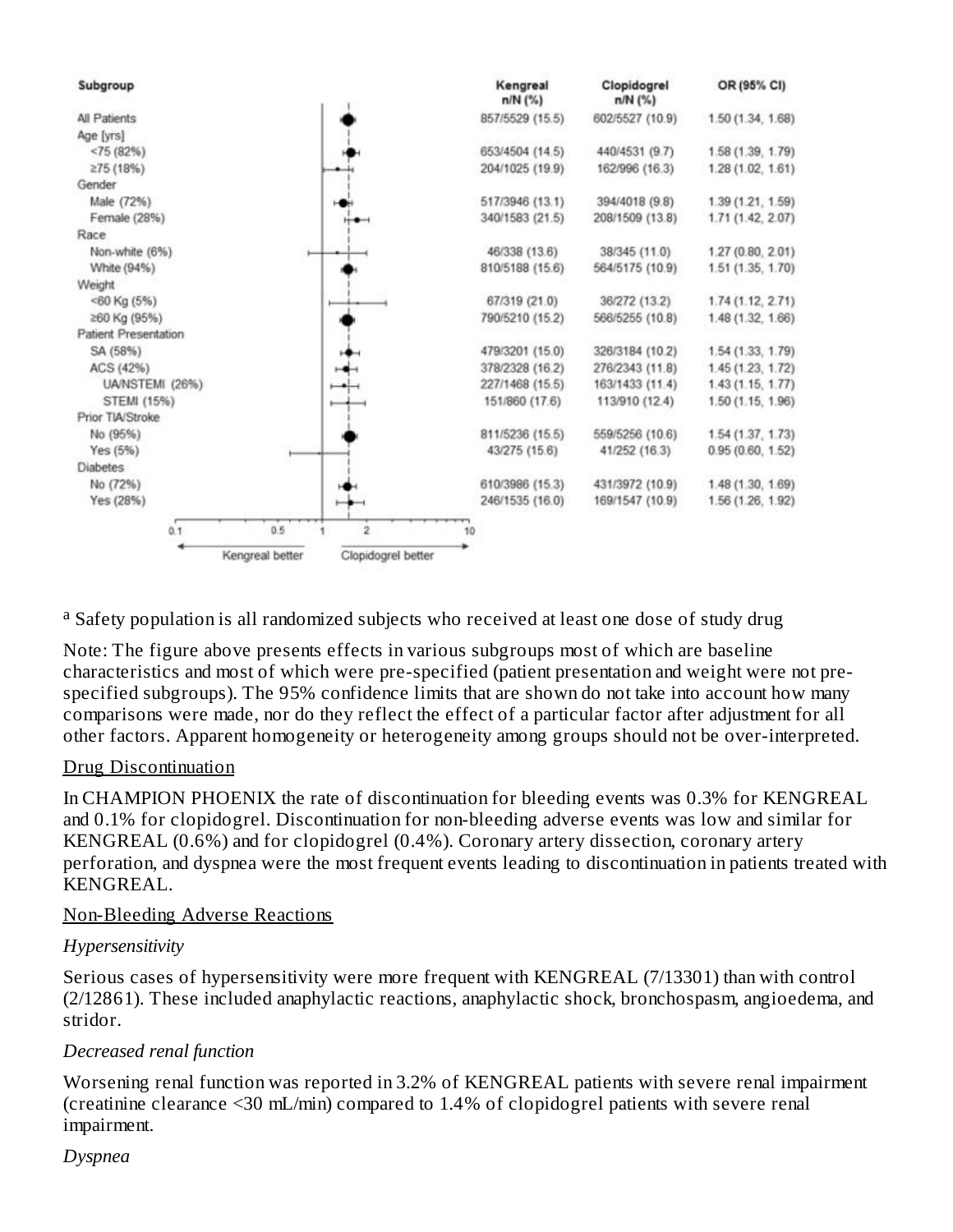Dyspnea was reported more frequently in patients treated with KENGREAL (1.3%) than with control  $(0.4\%)$ .

# **7 DRUG INTERACTIONS**

#### **7.1 Thienopyridines**

Clopidogrel or prasugrel administered during KENGREAL infusion will have no antiplatelet effect until the next dose is administered. Therefore, administer clopidogrel or prasugrel after KENGREAL infusion is discontinued *[see Dosage and Administration (2.2) and Clinical Pharmacology (12.3)].*

# **8 USE IN SPECIFIC POPULATIONS**

#### **8.1 Pregnancy**

#### Risk Summary

There are no available data on cangrelor use in pregnant women to evaluate for a drug-associated risk of major birth defects, miscarriage or adverse maternal or fetal outcomes. Untreated myocardial infarction can be fatal to the pregnant women and fetus (*see Clinical Considerations*).

In animal reproduction studies, continuous infusion of cangrelor in pregnant rats and rabbits throughout organogenesis at dose approximately 2-times the maximum recommended human dose (MRHD) did not result in fetal malformations (*see Data*).

The estimated background risk of major birth defects and miscarriage for the indicated population is unknown. All pregnancies have a background risk of birth defect, loss, or other adverse outcomes. In the U.S. general population, the estimated background risk of major birth defects and miscarriage in clinically recognized pregnancies is 2-4% and 15-20%, respectively.

## Clinical Considerations

## *Disease-associated maternal and/or embryo/fetal risk*

Myocardial infarction is a medical emergency in pregnancy which can be fatal to the pregnant woman and fetus if left untreated. Life-sustaining therapy for the pregnant woman should not be withheld due to potential concerns regarding the effects of cangrelor on the fetus.

## *Labor or delivery*

Cangrelor use during labor and delivery may increase the risk for maternal bleeding and hemorrhage. Performance of neuraxial blockade procedures is not advised during cangrelor use due to potential risk of spinal hematoma. When possible, discontinue cangrelor 1 hour prior to labor, delivery, or neuraxial blockade *[see Clinical Pharmacology (12.2)].*

## Data

## *Animal Data*

A prenatal and postnatal development study in female rats demonstrated a slight increase in the incidence of maternal mortality in dams treated at doses up to 30 mcg/kg/min (approximately 7.5 times the MRHD) cangrelor continuous infusion from Day 6 of gestation up to Day 23 post-partum. Pregnancy rates, gestation index, length of gestation, numbers of live, dead and malformed pups, sex ratio, live birth index, and lactation of the maternal animals were unaffected.

Cangrelor administered at dose levels of  $\geq 3$  mcg/kg/min in pregnant rats from Day 6 to 17 post-coitum resulted in dose-related fetal growth retardation characterized by increased incidences of incomplete ossification and unossified hind limb metatarsals.

An embryo-fetal development study in rabbits administered 4, 12, or 36 mcg/kg/min cangrelor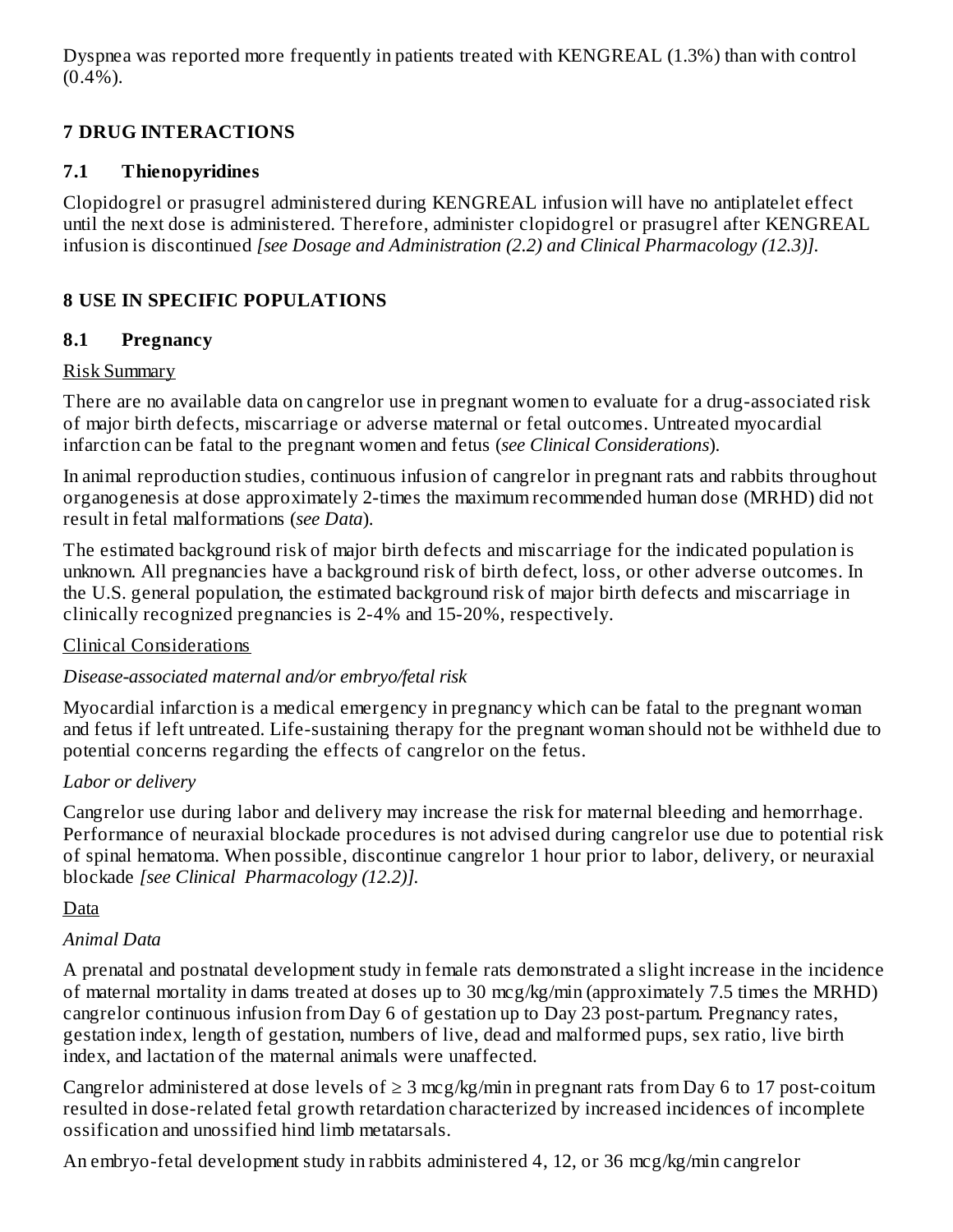continuous IV infusion from Day 6 to Day 19 post-coitum resulted in increased incidences of abortion and intrauterine losses at ≥12 mcg/kg/min (3 times the MRHD). Fetal growth retardation occurred at 36 mcg/kg/min (9 times the MRHD) and was characterized by decreased fetal weights, slight reduction in ossification, and a slight increase in skeletal variants.

Cangrelor did not produce malformations in either the rat or rabbit embryo-fetal development studies and is not considered to be a teratogen.

## **8.2 Lactation**

# Risk Summary

There are no data on the presence of cangrelor in human milk or animal milk, the effects on the breastfed infant, or the effects on milk production. However, due to its short-half life, cangrelor exposure is expected to be very low in the breastfed infant.

# **8.4 Pediatric Us e**

Safety and effectiveness in pediatric patients have not been established.

# **8.5 Geriatric Us e**

In CHAMPION PHOENIX, 18% of patients were ≥75 years. No overall differences in safety or effectiveness were observed between these patients and those patients <75 years *[see Clinical Studies (14.1)]*.

# **8.6 Renal Impairment**

No dosage adjustment is required for patients with mild, moderate, or severe renal impairment *[see Clinical Pharmacology (12.3)]*.

## **8.7 Hepatic Impairment**

KENGREAL has not been studied in patients with hepatic impairment. However, the metabolism of KENGREAL is not dependent of hepatic function, so dosage adjustment is not required for patients with hepatic impairment *[see Clinical Pharmacology (12.3)]*.

# **10 OVERDOSAGE**

There is no specific treatment to reverse the antiplatelet effect of KENGREAL but the effect is gone within one hour after the drug is discontinued.

In clinical trials, 36 patients received an overdose of KENGREAL, ranging from 36 to 300 mcg/kg (bolus dose) or 4.8 to 13.7 mcg/kg/min (infusion dose). The maximum overdose received was 10 times the PCI bolus dose or 3.5 times the PCI infusion dose in 4 patients. No clinical sequela were noted as a result of overdose following completion of KENGREAL therapy.

# **11 DESCRIPTION**

KENGREAL is a direct-acting  $P2Y_{12}$  platelet receptor inhibitor that blocks adenosine diphosphate (ADP)-induced platelet activation and aggregation. The chemical structure is similar to adenosine triphosphate (ATP).

The chemical name of KENGREAL is tetrasodium salt of N6-[2-(methylthio)ethyl]-2-[(3,3,3, trifluoropropyl)-5'-adenylic acid, monanhydride with (dichloromethylene) bisphosphonic acid.

The empirical formula of KENGREAL is  $\rm C_{17}H_{21}N_5C_{l2}F_3Na_4O_{12}P_3S_2$  and the molecular weight is 864.3 g/mol.

The chemical structure is represented below: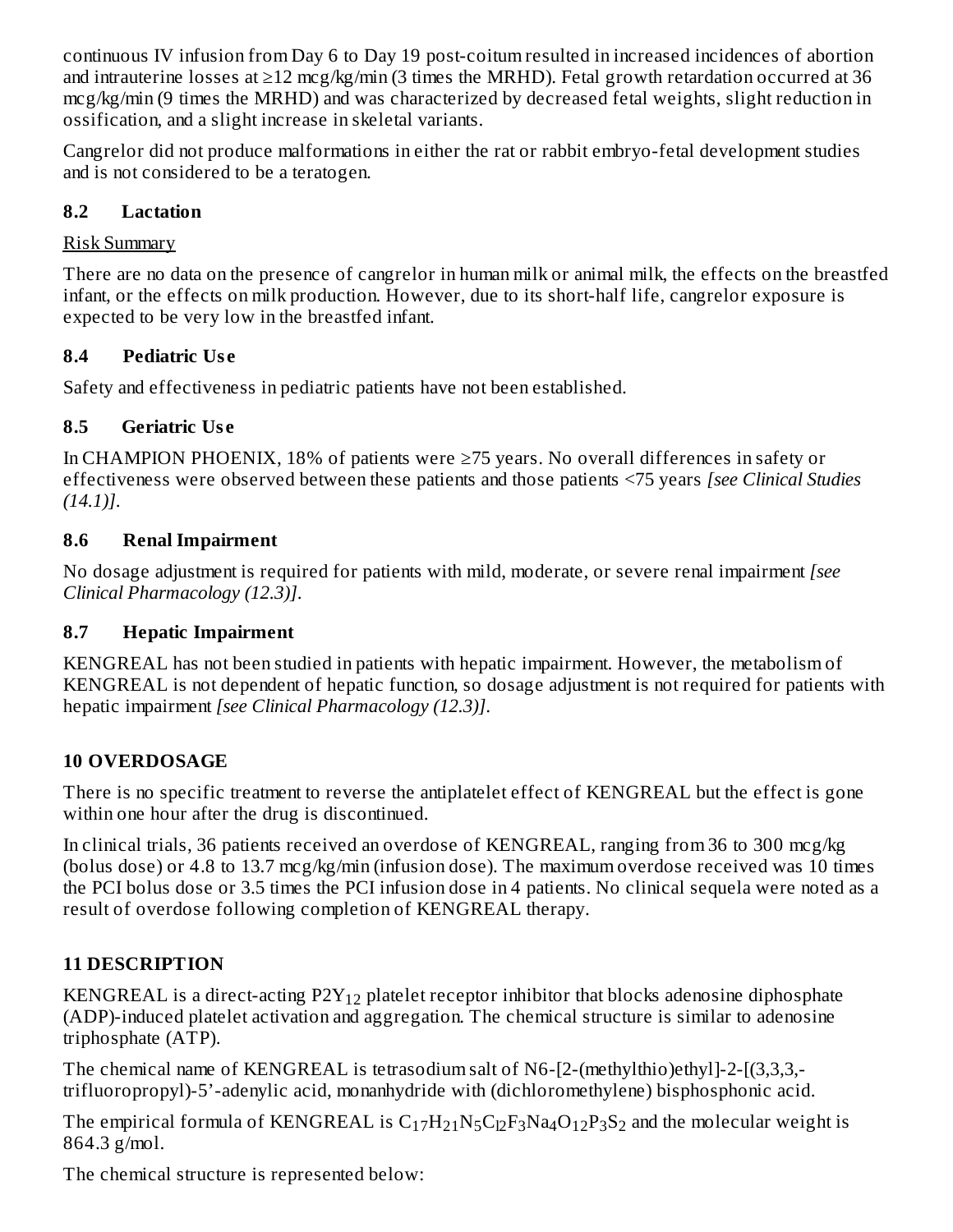

Cangrelor for Injection is a sterile white to off-white lyophilized powder for IV infusion. In addition to the active ingredient, cangrelor, each single use vial contains mannitol (158 mg), sorbitol (52 mg), and sodium hydroxide to adjust the pH.

## **12 CLINICAL PHARMACOLOGY**

#### **12.1 Mechanism of Action**

Cangrelor is a direct P2 $Y_{12}$  platelet receptor inhibitor that blocks ADP-induced platelet activation and aggregation. Cangrelor binds selectively and reversibly to the P2 ${\rm Y}_{12}$  receptor to prevent further signaling and platelet activation.

#### **12.2 Pharmacodynamics**

Cangrelor inhibits activation and aggregation of platelets. After administration of a 30 mcg/kg IV bolus followed by a 4 mcg/kg/min IV infusion, platelet inhibition occurs within 2 minutes.

Figure 2 shows the effect on platelet activity, and its relation to cangrelor plasma concentration, of administering a 30 mcg/kg IV bolus, followed by a 1-hour 4 mcg/kg/min IV infusion, of cangrelor. The anti-platelet effect is maintained for the duration of the infusion. After discontinuation of the infusion, the anti-platelet effect decreases rapidly and platelet function returns to normal within 1 hour.

#### **Figure 2: Cangrelor PD Characteristics**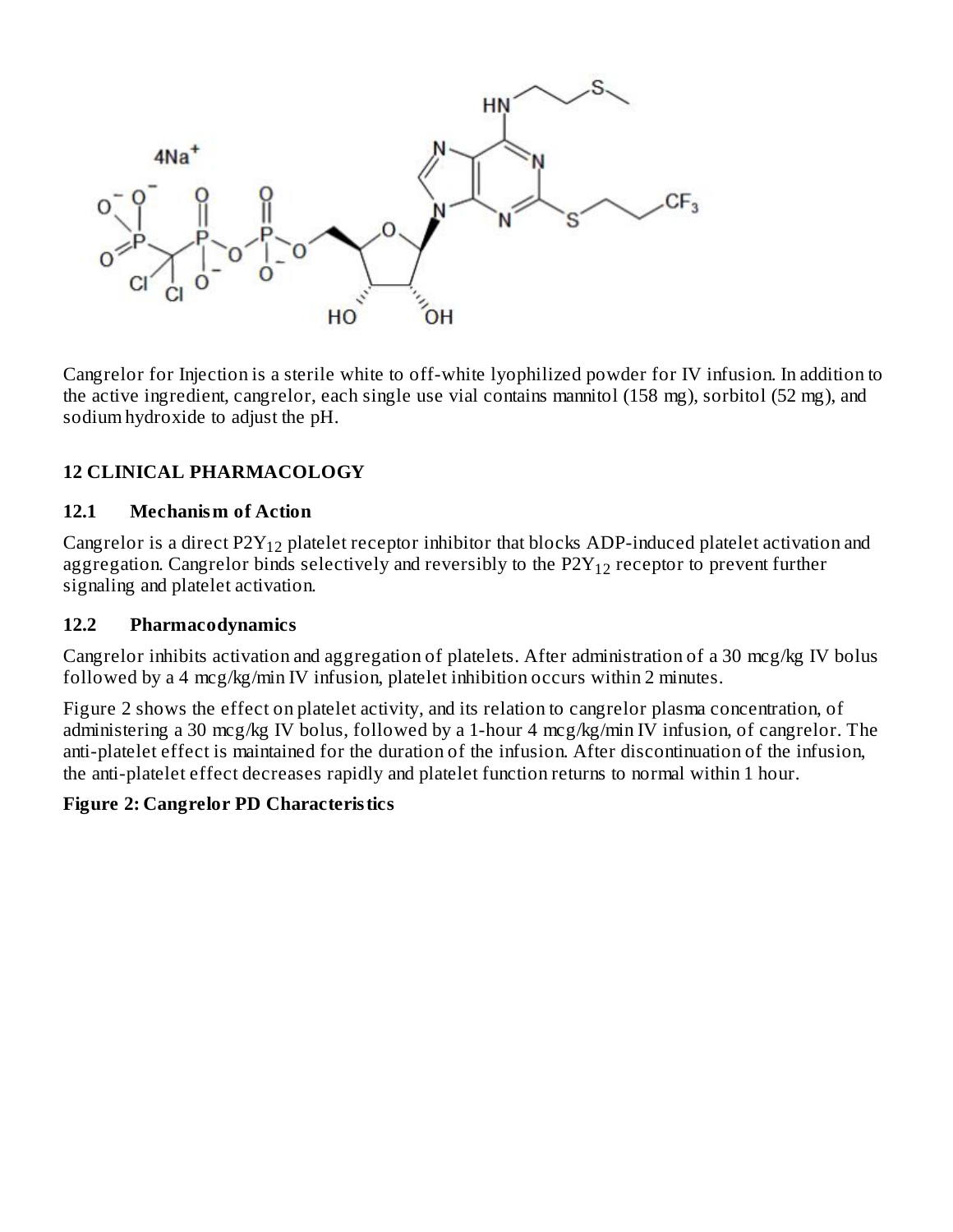

#### **12.3 Pharmacokinetics**

KENGREAL administered intravenously has linear pharmacokinetics in both healthy volunteers and patients. KENGREAL is rapidly distributed and metabolized, reaching  $\mathsf{C}_{\max}$  within 2 minutes after administration of an intravenous bolus followed by infusion.

#### Distribution

In a study in healthy volunteers, KENGREAL administration at a dose of 30 mcg/kg bolus plus 4 mcg/kg/min showed a volume of distribution of 3.9 L. Plasma protein binding of KENGREAL is about 97-98%.

#### Metabolism

KENGREAL is deactivated rapidly in the circulation by dephosphorylation to its primary metabolite, a nucleoside, which has negligible anti-platelet activity. KENGREAL's metabolism is independent of hepatic function and it does not interfere with other drugs metabolized by hepatic enzymes.

#### Elimination

Following IV administration of  $[^3\mathrm{H}]$  KENGREAL 58% of radioactivity was recovered in urine. The remaining 35% of radioactivity was in feces, presumably following biliary excretion. The average elimination half-life of KENGREAL is about 3-6 minutes.

#### Specific Populations

KENGREAL pharmacokinetics are not affected by sex, age, renal status or hepatic function. No dose adjustment is needed for these factors *[see Use in Specific Populations (8)]*.

#### *Weight*

Although weight was a significant covariate for PK with higher clearance in heavier patients, the impact of weight on drug exposure is accounted by the use of weight-based dosing.

#### Drug-Drug Interactions

Co-administration of cangrelor with unfractionated heparin, aspirin, and nitroglycerin was formally studied in healthy subjects, with no evidence of an effect on the PK/PD of cangrelor.

In clinical trials cangrelor has been co-administered with bivalirudin, low molecular weight heparin, clopidogrel, prasugrel, and ticagrelor without clinically detectable interactions.

The expected antiplatelet effect of a 600 mg loading dose of clopidogrel or a 60 mg loading dose of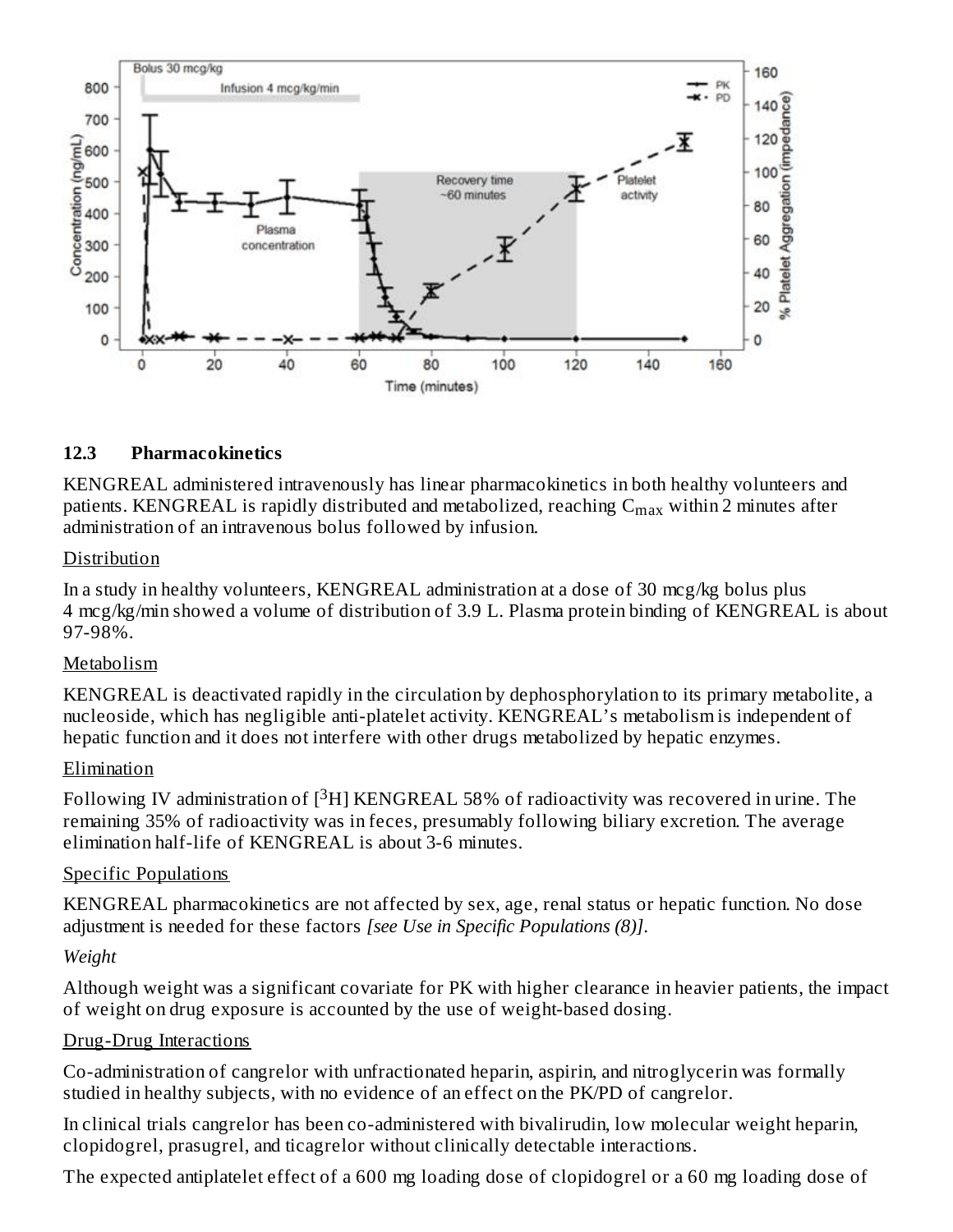prasugrel was blocked when clopidogrel or prasugrel was administered during a cangrelor infusion *[see Drug Interactions (7.1)]*.

In contrast, the antiplatelet effect of a 180 mg ticagrelor loading dose was not altered significantly when ticagrelor was administered during cangrelor infusion *[see Drug Interactions (7.1)]*.

#### **Figure 3:Inhibition (Mean) of 20 µM ADP-induced Platelet Aggregation (IPA) Measured by Light Transmission Aggregometry after Cangrelor 30 mcg/kg Bolus and 120-minute 4 mcg/kg Infusion with Transition to Other Oral P2Y Platelet Inhibitors. 12**



As shown in Figure 3, discontinuation of cangrelor infusion, followed by administration of the irreversible P2 ${\rm Y_{12}}$  platelet inhibitors clopidogrel or prasugrel led to a 1-hour decrease in IPA followed by an increase in inhibition of platelet aggregation beginning at about one hour. This time course of platelet inhibition reflects the pharmacokinetics of cangrelor (offset) followed by the absorption and metabolism of clopidogrel and prasugrel to active metabolites (onset). Administration of ticagrelor, a reversible P2 ${\rm Y_{12}}$  platelet inhibitor, during the cangrelor infusion led to minimal decrease in platelet inhibition for approximately 0.5 hour following discontinuation of the cangrelor infusion. Administering ticagrelor during cangrelor infusion does not attenuate the anti-platelet effect of ticagrelor.

In vitro studies suggest that neither cangrelor nor its major metabolites inhibit the activity of the hepatic CYP isoenzymes at therapeutic concentrations. Therefore, cangrelor administration is not expected to interfere with the hepatic metabolism of other concomitantly administered therapeutic agents.

## **13NONCLINICAL TOXICOLOGY**

## **13.1 Carcinogenesis, Mutagenesis, Impairment of Fertility**

#### Carcinogenesis

No carcinogenicity studies were conducted.

## Mutagenesis

Cangrelor was non-mutagenic and non-clastogenic in genetic toxicology studies, including in vitro bacterial gene mutation assay, mouse lymphoma thymidine kinase assay, chromosome aberration assay in human peripheral lymphocytes, and in vivo bone marrow micronucleus assay in mice.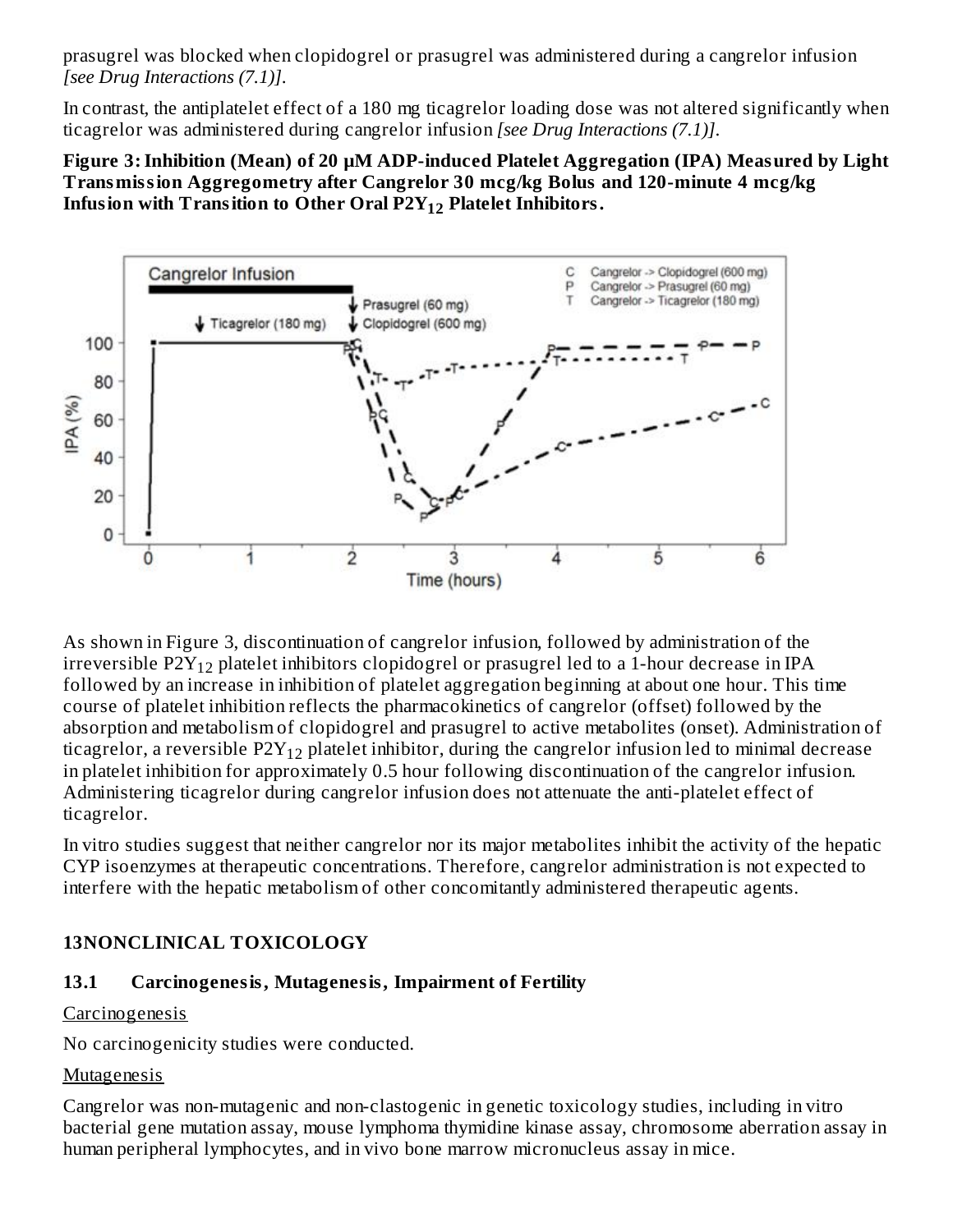#### Impairment of Fertility

Cangrelor had no significant effect on male or female rats fertility treated by continuous infusion for 28 days, or on early embryonic development at steady state plasma concentration (Css) of approximately the same as that achieved in the PCI setting at the MRHD.

# **14 CLINICAL STUDIES**

**b** and the state of the state of the state of the state of the state of the state of the state of the state of

# **14.1 CHAMPION PHOENIX Trial**

The CHAMPION PHOENIX trial was intended to test whether faster platelet inhibition with cangrelor at the time of PCI would reduce the rate of periprocedural thrombotic events compared to a drug with a slower antiplatelet effect, clopidogrel, given at about the time of PCI. It was a randomized, double-blind study in which patients with coronary artery disease (stable angina, UA/NSTEMI, STEMI) requiring PCI and receiving standard therapy including aspirin and heparin or bivalirudin were randomized 1:1 to KENGREAL (n=5472) or to clopidogrel 300 or 600 mg (n=5470). Patients who had already taken an oral P2 ${\rm Y_{12}}$  platelet inhibitor were not eligible to enroll. Patients administered glycoprotein IIb/IIIa inhibitors (GPI) or for whom GPI use was planned were also not eligible to enroll. PHOENIX was thus a study of people undergoing PCI who had not been previously treated with anti-platelet therapy other than aspirin.

The primary outcome measure was the first occurrence of any one of the composite endpoint of allcause mortality, myocardial infarction (MI), ischemia-driven revascularization (IDR), and stent thrombosis (ST) within 48 hours after randomization.

KENGREAL was administered as 30 mcg/kg bolus followed by 4 mcg/kg/min infusion for 2 to 4 hours. Clopidogrel 600 mg was administered immediately at the end of the KENGREAL infusion in patients randomized to KENGREAL. Clopidogrel 300 mg or 600 mg was administered shortly before PCI or shortly afterward, in patients randomized to clopidogrel.

KENGREAL significantly reduced the occurrence of primary composite endpoint events compared to clopidogrel (relative risk reduction [RRR] 22%). Most of the effect was a reduction in post-procedural MIs detected solely by elevations in CK-MB (type 4a MI). KENGREAL did not reduce the risk of death. Table 2 shows the study results for the primary composite endpoint and the contribution of each component to the primary endpoint.

|                                            | <b>KENGREAL</b><br>$(N=5470)$<br>$n$ (%) | Clopidogrel<br>$(N=5469)$<br>$n$ (%) | <b>KENGREAL vs. clopidogrel</b> |         |
|--------------------------------------------|------------------------------------------|--------------------------------------|---------------------------------|---------|
|                                            |                                          |                                      | OR (95% CI)                     | p-value |
| <b>Primary Endpoint</b><br>Death/MI/IDR/ST | 257(4.7)                                 | 322(5.9)                             | 0.78(0.66, 0.93)b               | 0.005   |
| Death                                      | 18(0.3)                                  | 18(0.3)                              |                                 |         |
| MI                                         | 202(3.7)                                 | 254(4.6)                             |                                 |         |
| <b>IDR</b>                                 | 10(0.2)                                  | 14(0.3)                              |                                 |         |
| <b>ST</b>                                  | 27(0.5)                                  | 36 $(0.7)$                           |                                 |         |

#### **Table 2: Primary Endpoint and Its Component Events at 48 Hours in CHAMPION PHOENIX (mITT population ) a**

Note: if a subject had more than one event at 48 hours, then worst outcome counted (death >MI >IDR  $>ST$ )

<sup>a</sup>The mITT population is all randomized subjects who received at least one dose of study drug and underwent the index PCI procedure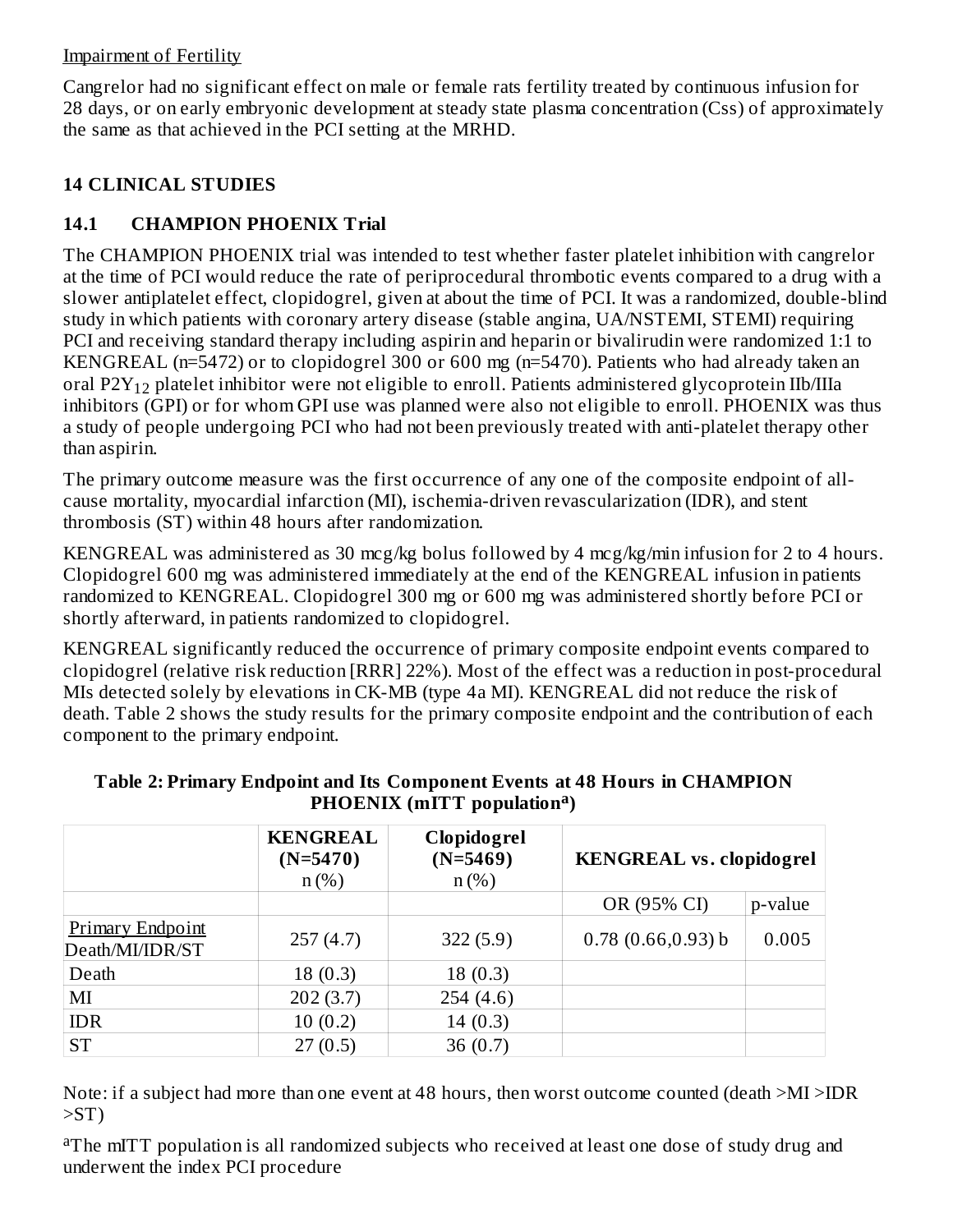$^{\rm b}$  Based on logistic model adjusted for loading dose and baseline patient status for primary endpoint

A supplementary analysis was also performed omitting two subcomponent events of the primary endpoint that were of lesser clinical significance: intraprocedural stent thrombosis (defined as a new or increasing thrombus within or adjacent to a deployed stent occurring during the index PCI procedure), and myocardial infarction with less than a 10-fold increase in CK-MB, or with less than a 5 fold increase in CK-MB in the presence of new Q waves or new left bundle branch block (LBBB). These results are shown in Table 3.

| $n(\%)$                                            | <b>KENGREAL</b><br>$(N=5470)$ | Clopidogrel<br>$(N=5469)$ | KENGREAL vs.<br>clopidogrel<br>OR (95% CI) |
|----------------------------------------------------|-------------------------------|---------------------------|--------------------------------------------|
| Supplementary Endpoint<br>Death/SCAI-MI/IDR/ARC-ST | 79 (1.4)                      | 114(2.1)                  | 0.69(0.52,0.92)                            |
| Death                                              | 18(0.3)                       | 18(0.3)                   |                                            |
| SCAI-MI <sup>a</sup>                               | 48 (0.9)                      | 80(1.5)                   |                                            |
| <b>IDR</b>                                         | 13(0.2)                       | 16(0.3)                   |                                            |
| $ARC-STb$                                          | 0(0.0)                        | 0(0.0)                    |                                            |

#### **Table 3: Supplementary Endpoint and Its Component Events at 48 Hours in CHAMPION PHOENIX (mITT population)**

Note: if a subject had more than one event at 48 hours, then worst outcome counted (death >SCAI-MI >IDR >ARC-ST)

 ${}^{a}$ SCAI MI: CK-MB  $\geq$ 10X ULN, or CK-MB  $\geq$ 5X ULN with new Q waves or new LBBB

<sup>b</sup>ARC-ST defined according to the ARC definition [Cutlip et al. 2007]

The effect of KENGREAL appeared to be consistent in a variety of pre-specified and other clinically important subgroups (see Figure 4).

#### **Figure 4: CHAMPION PHOENIX Study: Primary Efficacy Endpoint by Subgroup (mITT Population ) a**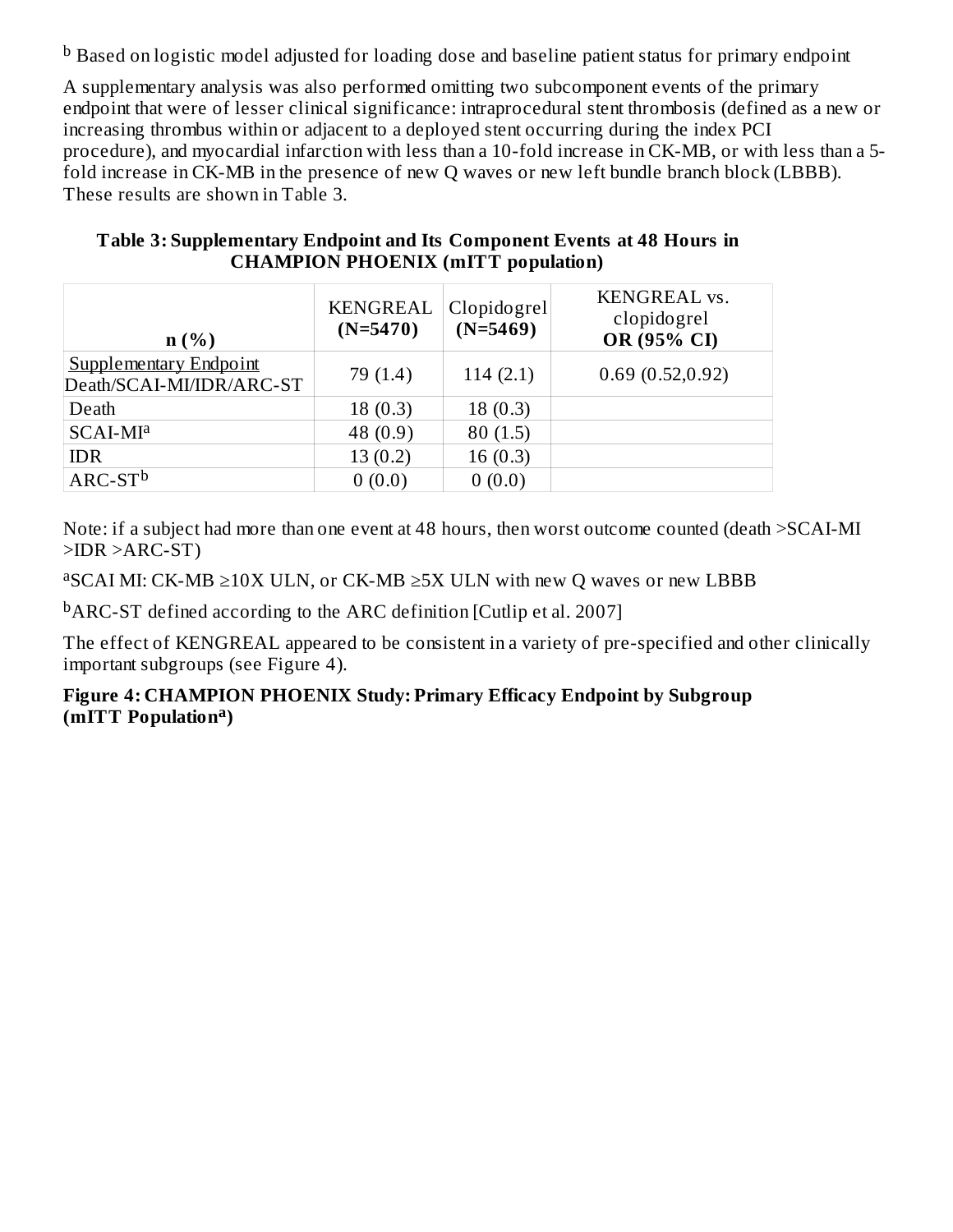

<sup>a</sup> The mITT population is all randomized subjects who received at least one dose of study drug and underwent the index PCI procedure.

Note: The figure above presents effects in various subgroups most of which are baseline characteristics and most of which were pre-specified (patient presentation and weight were not prespecified subgroups). The 95% confidence limits that are shown do not take into account how many comparisons were made, nor do they reflect the effect of a particular factor after adjustment for all other factors. Apparent homogeneity or heterogeneity among groups should not be over-interpreted.

## **14.2 CHAMPION PCI and PLATFORM Trials**

Two additional concurrent clinical trials of the effect of KENGREAL in patients undergoing percutaneous coronary intervention, CHAMPION PCI and CHAMPION PLATFORM were conducted and terminated early for futility. They were completed prior to the design and conduct of CHAMPION PHOENIX. The comparative characteristics and outcomes of each trial are shown in Table 4.

|                                                  |               | <b>PCI</b>                                   | <b>PLATFORM</b>                             | <b>PHOENIX</b>                                       |
|--------------------------------------------------|---------------|----------------------------------------------|---------------------------------------------|------------------------------------------------------|
| Subjects Randomized (% of<br>planned enrollment) |               | 8,846 (99%)                                  | 5,346 (84%)                                 | 11,145 (100%)                                        |
| Primary Endpoint at 48 hours                     |               | Death, MI, or IDR                            | Death, MI, or IDR                           | Death, MI, IDR, or ST                                |
| Outcome of primary analysis,<br>OR (95% CI)      |               | 1.05(0.88, 1.24)                             | 0.87(0.71, 1.07)                            | 0.78(0.66, 0.93)                                     |
| Clopidogrel dose and time in<br>clopidogrel arm  |               | $600$ mg<br>immediately before<br><b>PCI</b> | $600$ mg<br>immediately after<br><b>PCI</b> | 300 or 600 mg shortly before<br>or shortly after PCI |
| Population<br>enrolled                           | Stable angina | 15%                                          | 5%                                          | 58%                                                  |

|  | <b>Table 4: Summary of the CHAMPION Trials</b> |
|--|------------------------------------------------|
|--|------------------------------------------------|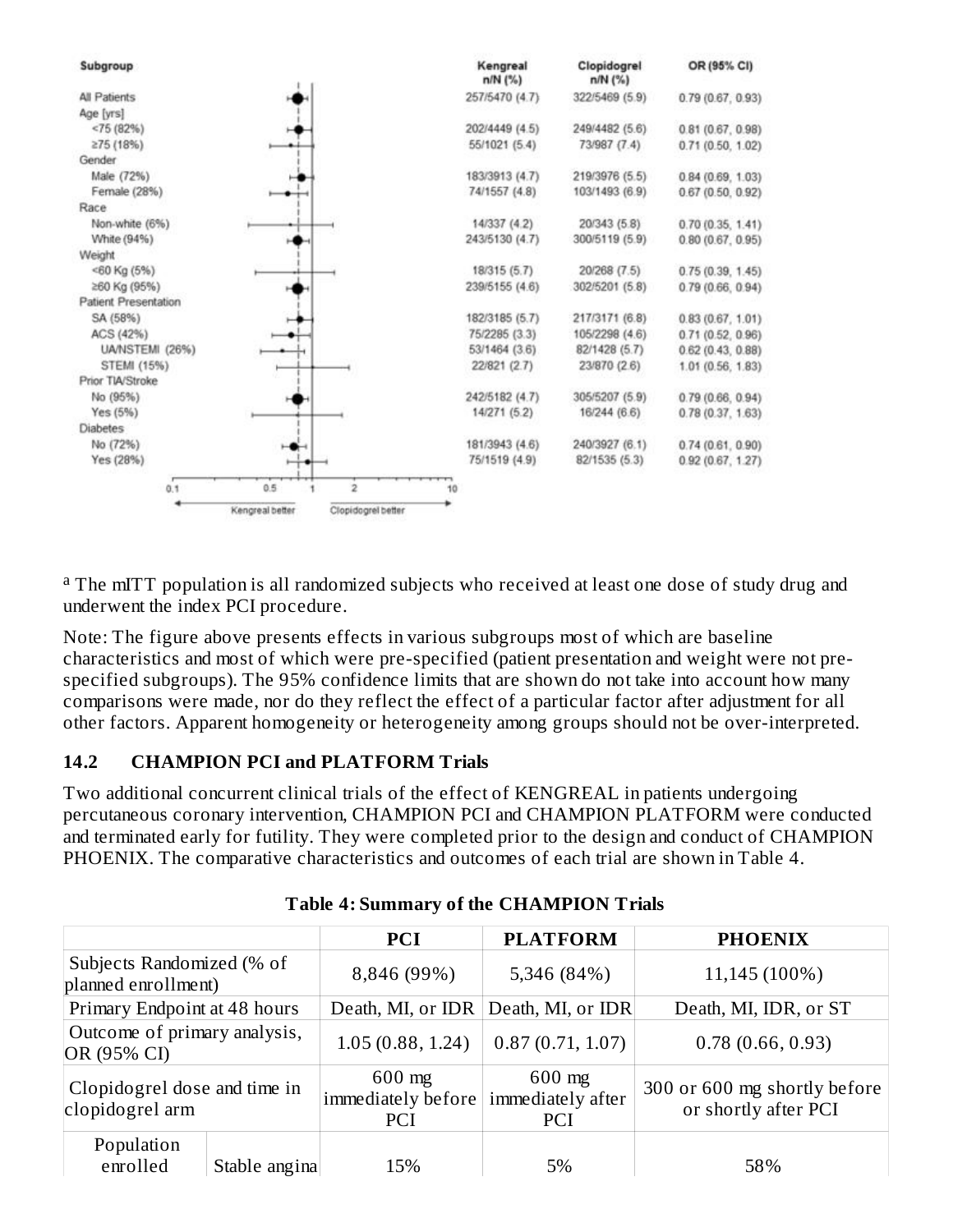| (% ) |           |     |               |     |
|------|-----------|-----|---------------|-----|
|      | UA/NSTEMI | 74% | 95%           | 26% |
|      | STEMI     | 11% | —<br>Excluded | 16% |

#### **16 HOW SUPPLIED/STORAGE AND HANDLING**

KENGREAL is supplied as a sterile lyophilized powder in single-use 10 mL vials.

- NDC # 10122-620-01: 10 mL vial containing 50 mg cangrelor
- NDC # 10122-620-10: 10 count of 10 mL vials containing 50 mg cangrelor  $\bullet$

Vials of KENGREAL should be stored at USP Controlled Room Temperature, [20°C to 25°C (68°F to 77°F) with excursions between 15°C and 30°C (59°F and 86°F) permitted].

KENGREAL $^\circledR$  is a registered trademeark of Chiesi Farmaceutici S.p.A.

Distributed by: Chiesi USA, Inc. Cary, NC 27518

CTK-001-0720-01-SPL

**Principal Display Panel NDC 10122-620-10 Kengreal® (cangrelor) for injection 50 mg per vial Rx Only 10 Single Us e Vials**